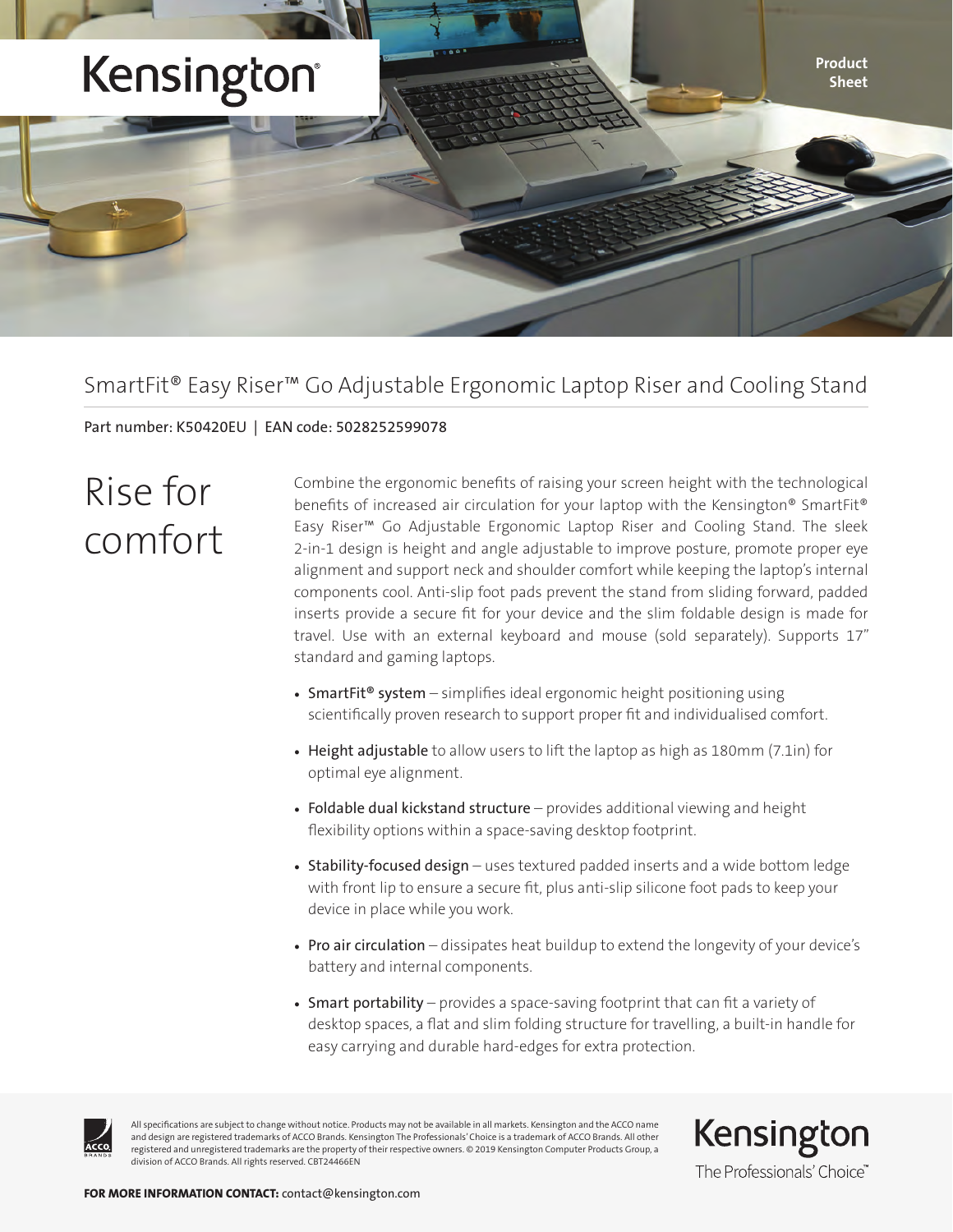# Kensington®

### SmartFit® Easy Riser™ Go Adjustable Ergonomic Laptop Riser and Cooling Stand

Part number: K50420EU | EAN code: 5028252599078



Anti-slip silicone foot pads